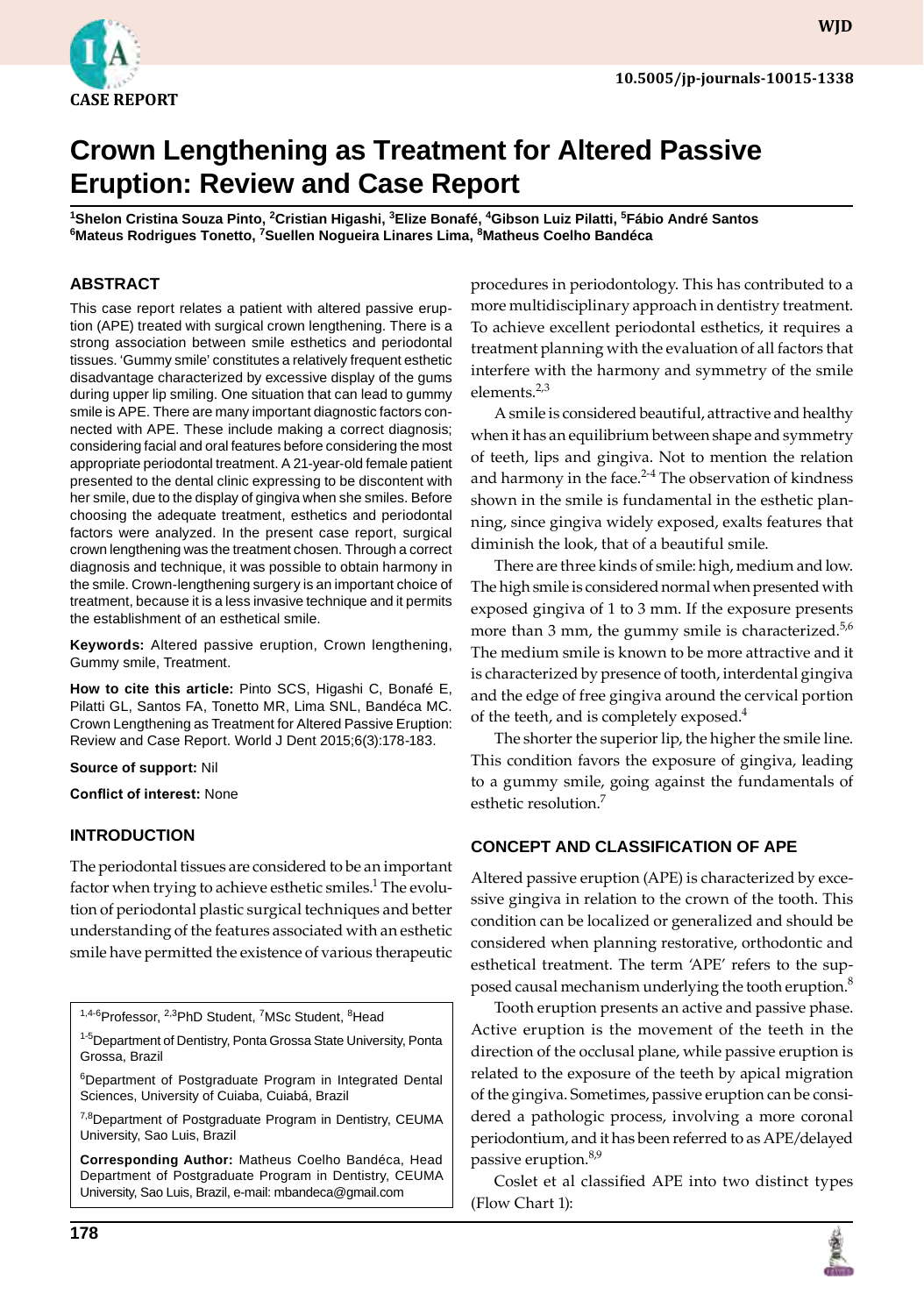- *Type I:* Excessive amount of gingiva measured from the free gingival margin to the mucogingival junction
- Type II: Measurement from the free gingival margin to the mucogingival junction shows a normal dimension of gingiva.

Altered passive eruption can be further subdivided on subcategories A and B, considering the relationship of the osseous crest to the cementoenamel junction (CEJ) of the tooth (Flow Chart 1). The subclassification A shows a dimension between the level of CEJ and osseous crest greater than 1 mm, it is a sufficient area to insert the connective tissue fibrous attachment component of the biological width. In the subclassification B, the osseous crest is close to CEJ, decreasing the space for the insertion of connective tissue of the biological width. $4,10$ 

### **Diagnosing APE**

To analyze a 'gummy smile', clinical examination is required. This begins with extraoral conditions: height and facial symmetry, face height, length and thickness of the lip, profile and smile line, followed by the evaluation of intraoral conditions: teeth dimensions, height of the anatomic crowns *vs* height of the clinical crowns, thickness, width, positions and contour of gingival tissue.<sup>3,11</sup>

The main aspects related to a gummy smile are: excessive vertical growth, tooth extrusion, short upper lip, APE and the combination of various other factors. $4,6$ 

Clinically, the most common sign of APE is a short tooth crown. Besides the excess gingiva covering the tooth crown, other aspects must be considered in the APE diagnosis.<sup>4,8,9</sup>

Normally, in cases of APE no other clinical signs of disease may be found, such as, bleeding upon probing, suppuration, inflammation or radiographic bone loss. The normal position of CEJ is apical to the gingival margin of

Flow Chart 1: Classification and subclassification of APE (GM: Gingival margin; MGJ: Mucogingival junction; CEJ: cementoenamel junction)



*World Journal of Dentistry, July-September 2015;6(3):178-183* **179**

the anatomic crown, however, the sulcus depth usually measures 1 to 3 mm. In a presence of APE, the CEJ may be up to 10 mm apical to the gingival margin.<sup>9</sup>

 Specification of the age is also an important factor in the diagnosis. During childhood and puberty, excess gingiva covering the teeth is a normal condition, because eruption has not yet been completed. The eruption of anterior teeth finishes in the end of adolescence, considering posterior teeth, the eruption finishes in the third decade of life.<sup>8</sup>

During the APE, diagnosis is important to consider the classification and subclassification of this condition, because the diagnosis between the two types is important to determine the ideal treatment. In order to establish type I or II, it is necessary to observe the amount of keratinized gingiva. Considering the subclassification, subcategory A or B is detected by the process of bone sounding via sulcus.<sup>4</sup>

## **Etiology and treatment of 'Gummy smile'**

There are some extraoral causes of a gummy smile, which are vertical maxillary excess, a hypermobile/short upper lip. When there are significant discrepancies among one or more extraoral parameters, it is unlikely to expect that only intraoral proceedings can promote a suitable result. In these cases, orthognathic or plastic surgery must be considered.<sup>1,11</sup>

In cases of vertical maxillary excess, the orthognathic surgery alone is considered the option of treatment. Hypermobility of the upper lip is due to hyperfunction of the lip elevator muscles and can often result in excessive displays of gingiva. Recently, the injection of botulinum toxin type A has been suggested for treatment of hypermobility of the upper lip, but this may only provide temporary benefits.<sup>12</sup> When vertical maxillary excess is associated with hypermobility of the upper lip, a recent minimally invasive surgical procedure was suggested. The mucosal coronally positioned flap procedure aims to reduce displays of the gingiva by shortening the vestibular depth.<sup>1</sup> This treatment can be performed by the periodontist.

 The specified indication for the periodontist to perform a treatment in cases of a gummy smile is the APE. $4$ This diagnosis is confirmed when the facial proportion and labial length/mobility are normal. Therefore, there is exposed gingiva and a short clinic crown. $^{1,4}$ 

#### **Treatment planning for APE**

Crown lengthening via periodontal surgery is the treatment of choice in cases where there are excessive displays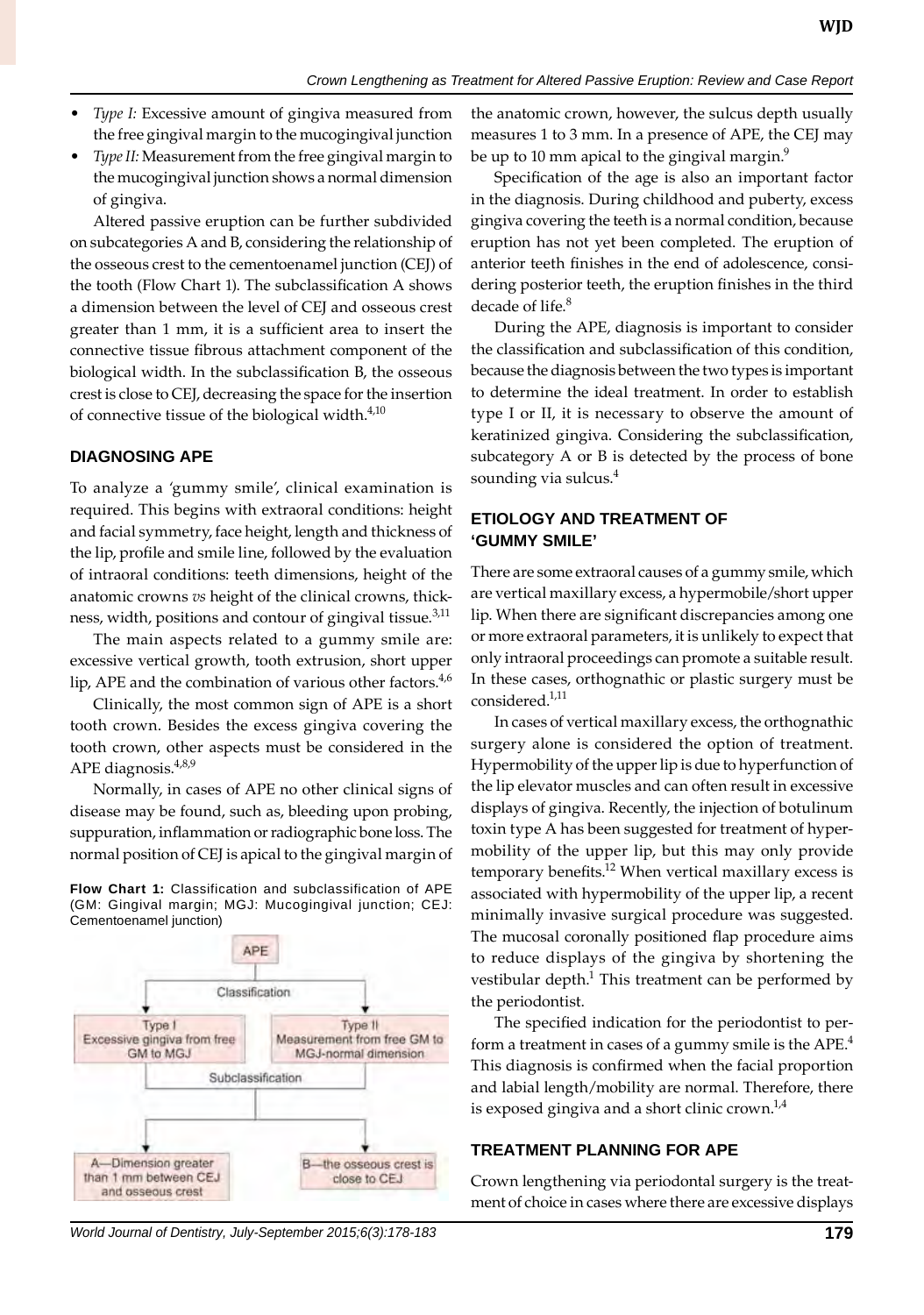of gingiva, as a result of APE. The surgical technique selected for crown lengthening procedures must provide the clinician access to the crestal bone. And as a function of that, the periodontal flap is the technique of choice. The gingivectomy does not allow access to the alveolar bone. Therefore, the gingivectomy technique is contraindicated for treatment of the majority of APE cases.<sup>1,12</sup>

Gingivectomy can be considered a treatment choice in APE cases classified as type I and subclassified as A4, however, in the most cases is not possible to be sure if the dimension between the level of CEJ and osseous crest is greater than 1 mm the osseous crest.

This case report relates a patient with APE treated with surgical crown lengthening.

# **CASE REPORT**

A 21-year-old female patient presented to the dental clinic at Ponta Grossa State University and expressed discontent with her smile, due to the display of gingiva when she smiles (Fig. 1).

 The first esthetic factor analyzed was the proportionality among the teeth, which depends on the relation between length and width of the teeth and the arrangement and shape in the arch.<sup>14,15</sup>

 The initial examination verified the presence of short teeth in relation to the gingival margin, absence of inflammation and growth of the gingiva. In order to evaluate the periodontal condition, probing depth, periodontal attachment loss, gingival bleeding and suppuration examinations were performed. The periodontal examination verified the presence of healthy periodontal tissue.

After evaluation of periodontal and esthetic aspects, the diagnosis of APE was established.

During an interview with the patient, it was noted that her posed smile did not display as much gingiva



as her dynamic smile, which was noticeably wider. The patient showed a great amount of inserted gingiva, permitting the performance of the crown lengthening as a preference of treatment. The amount of inserted gingiva also permitted the confection of total flap with internal-beveled and removal of a gingival collar (Fig. 1). Considering the amount keratinized gingiva, the present case report was classified as type I, and after the evaluating through bone sounding via sulcus, the condition was subclassified as  $A^{4,6,9,10}$ 

The surgery procedure was performed in the following sequence:

- Infiltrative anesthesia
- • Incision using a No. 15 blade (MedGoldman™, São Paulo, Brazil): internal-bevel incision (Fig. 2A)
- Secondary intrasulcular incision (Fig. 2B)
- Removal of gingival collar (Fig. 2C)
- Full-thickness mucogingival flap reflection
- Removal of gingival collar and root instrumentation (Fig. 2D), followed by positioning and suture of the soft tissue flaps (Fig. 3A).

In this case, it was not necessary to perform osteotomy (APE subclassified as A). After 11 days, the suture was removed and appeared to have satisfactory healing (Fig. 3B). After 90 days, on a follow-up visit, a harmonic appearance of gingival tissue was showed, except a persisting papillary inflammation (Fig. 4). During this period the patient was under treatment for an ovarian cyst, which required a hormonal regulation treatment. Hormone therapy was probably responsible for the transient gingival inflammation.

After 3 years of the postoperative period, total healing was observed and the patient was satisfied with the final result (Fig. 5).

# **DISCUSSION**

In establishing the smiles esthetic factors, shape, color and arrangement of anterior teeth must be considered in the harmony shown in the face of the patient. In order to have an ideal choice of treatment, the important aspects to be evaluated by the periodontist are as follows:

- Periodontal condition
- Periodontal biotope
- Smile line and gingival exposition
- Gingival outline and Zenith
- Interdental papilla
- Gingival recession
- Gingival color. $1,3,5$

After evaluating the presence of 'gummy smile', the tooth smile components can be analyzed. Usually, **Fig. 1:** Baseline clinical aspect maxillary central incisors have a width-to-length ratio

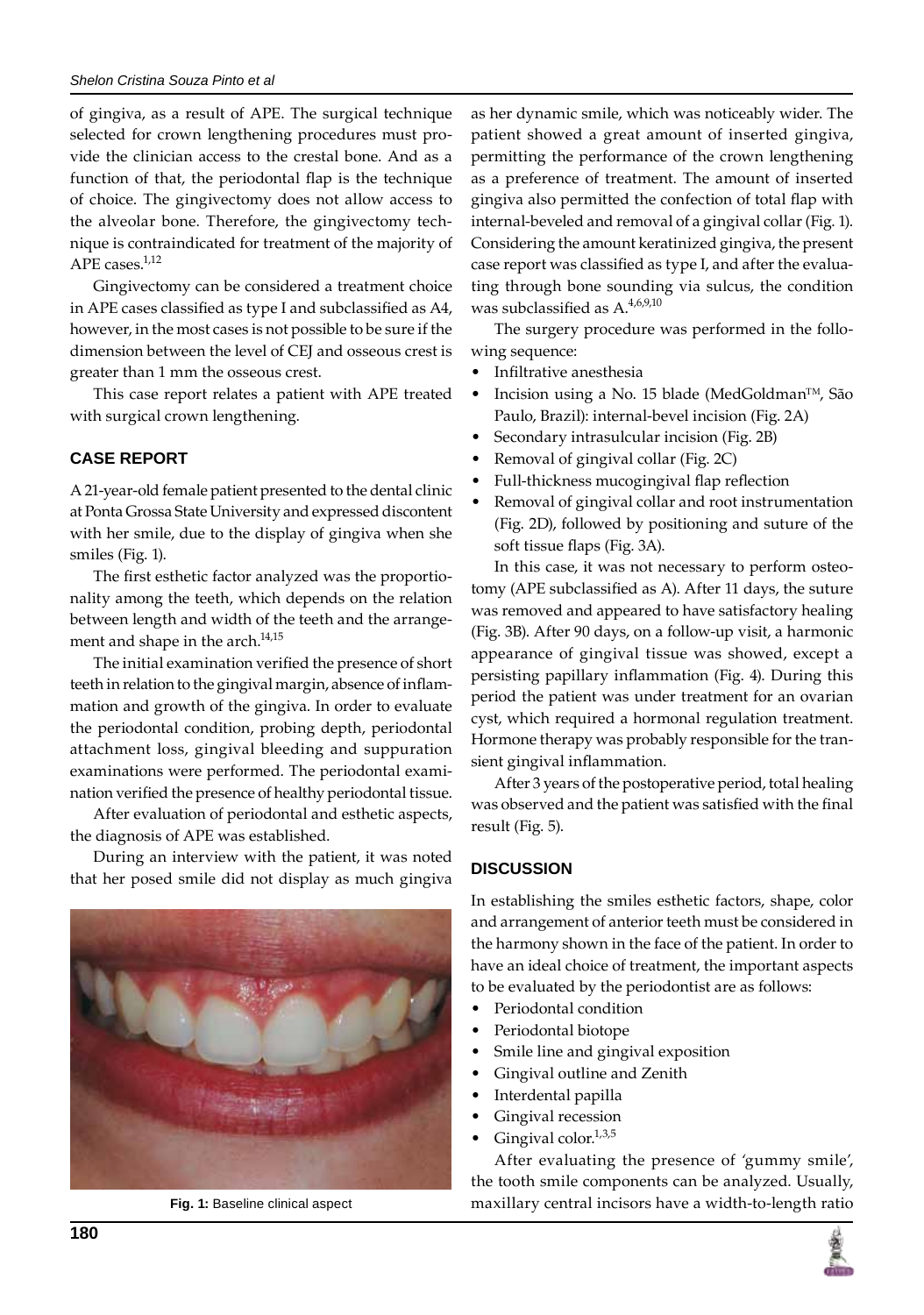*Crown Lengthening as Treatment for Altered Passive Eruption: Review and Case Report*



Figs 2A to D: (A) Parabolic incision: internal-bevel incision, (B) secondary intrasulcular incision, (C) removal of gingival collar and (D) full-thickness mucogingival flap reflection



**Figs 3A and B:** (A) The final suture is a single suture connecting the surgical papilla to the anatomic papilla and (B) at time of suture removal (11 days), the harmony of mucogingival tissue is re-established

of 0.75 to  $0.80$ <sup>4</sup> The gingival margin of the maxillary lateral incisor is normally 1.0 mm below that of the adjacent maxillary central incisors/canines. An ideal smile design also depends on the dental midline of the maxillary and mandibular arch, besides the correct posterior tooth length.<sup>1,16-18</sup> Another factor to consider is to avoid the loss of interdental papilla, as it will detract

from final smile esthetics. The biology of periodontal tissues needs to be respected for a complete success in therapy surgery.<sup>11,17-19</sup>

In cases of APE, the modalities of treatment are directly related to a causal agent. Techniques, such as conventional gingivectomy (external-beveled) and flap (internal-beveled) with removal of bone tissue have been proposed for treatment of 'gummy smile', caused by alteration of passive eruption and dentoalveolar extrusion. $11,15$  However, the gingivectomy technique, because of not allowing access to the alveolar bone, is contraindicated for treatment of the majority of cases that present  $APE.<sup>13</sup>$ 

In the present case, the appropriate treatment was crown lengthening, with mucoperiosteal flap through internal-beveled, due to the large amount of keratinized gingiva, permitting further lengthening of up to 3 to 4 mm after incision. However, if the amount of initial keratinized gingiva is not enough, the performance of apical position flat is indicated.<sup>1</sup> When the bone crest is less than 3 mm distant from the CEJ, regardless of the amount keratinized gingiva, it is necessary to perform osteoplasty and osteotomy, creating the necessary biological width (3 mm).<sup>7,11,15</sup>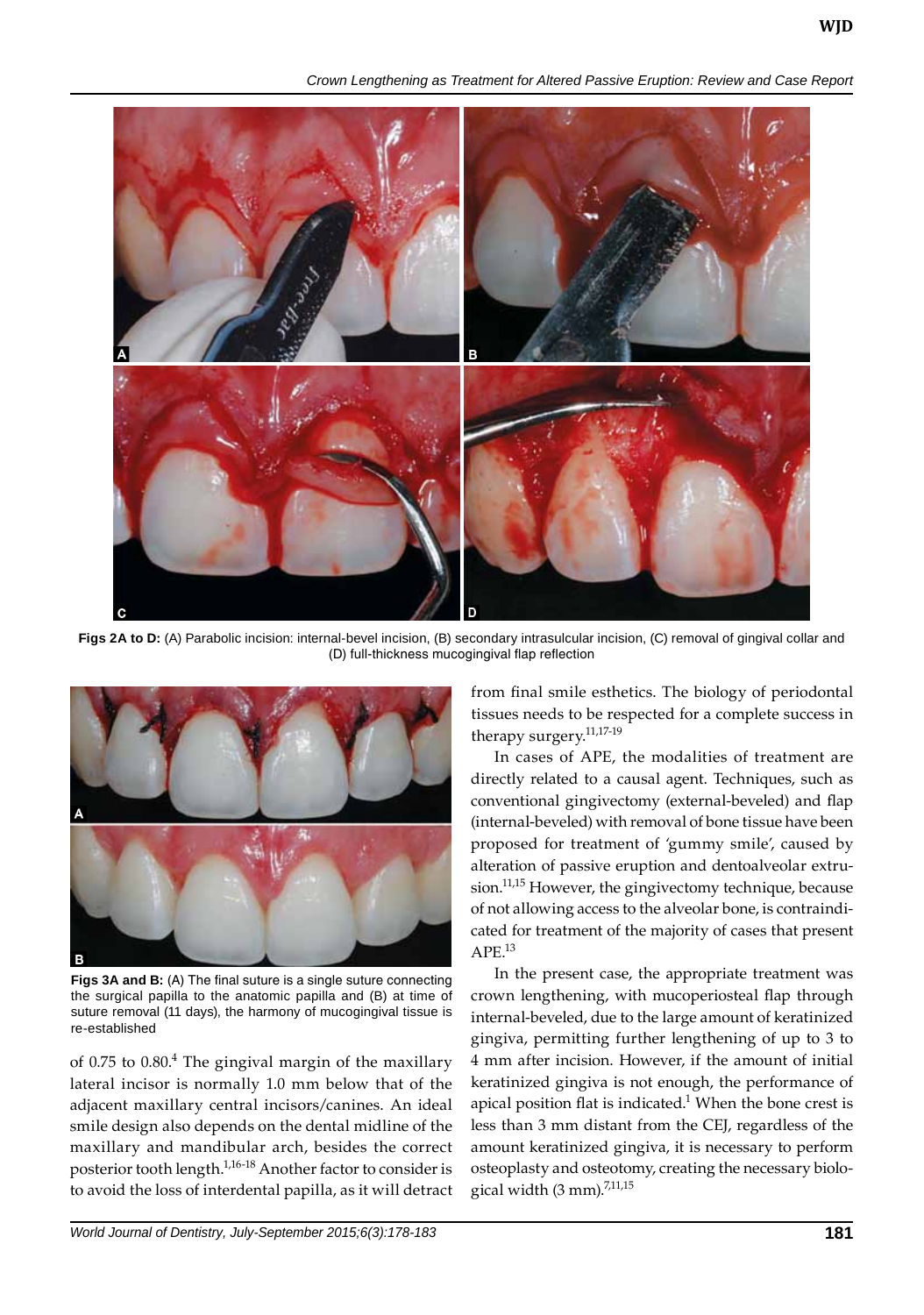

**Fig. 4:** After 90 days, on a follow-up visit, a harmonic appearance of gingival tissue

 More invasive techniques can be used to treat APE, such as orthognathic surgery and plastic surgery. $1,3,11$ Invasive techniques for treating APE are considered in cases involving extraoral causes of a gummy smile, such as vertical maxillary excess and hypermobile/short upper lip. It is unlikely to expect that intraoral proceedings can promote a suitable result in the treatment of APE when the cause is related to high discrepancies among extraoral parameters.<sup>1,11,13</sup>

 The patient showed APE classified as type I, because she had an increase of gingiva when the free gingiva to mucogingival junction was measured. Her condition was subclassified as subgroup A, therefore the bone crest was distant to the CEJ. This provides enough space for insertion of gingival fiber. Through probing we were able to detect whether the bone crest was in the same level of  $CEI$ <sup>11</sup>

The clinical crown is the portion of the tooth that extends occlusally or incisally from the investing soft tissue, usually the gingival.<sup>20-22</sup> Esthetic deficiency is one indication to perform this treatment, as APE, permitting additional lengthening of the teeth when is required. This improves tooth proportion and symmetry and/or decreases the 'gingival' appearance of a smile. $^{1,3,21,22}$ 

# **CONCLUSION**

Through a correct diagnosis and technique, it was possible to obtain harmony in the smile. Crown-lengthening surgery is an important choice of treatment, because it is a less invasive technique<sup>13</sup> and it permits the establishment of an esthetical smile.

# **CLINICAL RELEVANCE**

The biology of periodontal tissues and facial features must be identified before performing any surgery procedure. Then, the right diagnosis will be reached, which permits to choose the best treatment for that case. It is



 **Fig. 5:** Three years follow-up clinical aspect. The gummy smile is completely solved, good gingival health and form are achieved

extremely important for the clinical practice to approach APE case reports.

# **REFERENCES**

- 1. Humayun N, Kolhatkar S, Souiyas J, Bhola M. Mucosal coronally positioned flap (MCPF) for the management of excessive gingival display in the presence of hypermobility of the upper lip and vertical maxillary excess: a case report. J Periodontol 2010 Dec;81(12):1858-1863.
- 2. Mummidi B, Rao CH, Prasanna AL, Vijay M, Reddy KV, Raju MA. Esthetic dentistry in patients with bilaterally missing maxillary lateral incisors: a multidisciplinary case report. J Contemp Dent Pract 2013 Mar 1;14(2):348-354.
- 3. Biniraj KR, Janardhanan M, Sunil MM, Sagir M, Hariprasad A, Paul TP, Emmatty R. A combined periodontal-prosthetic treatment approach to manage unusual gingival visibility in resting lip position and inversely inclined upper anterior teeth: a case report with discussion. J Int Oral Health 2015 Mar;7(3):64-67.
- 4. Silberg N, Goldstein M, Smidt A. Excessive gingival display etiology, diagnosis and treatment modalities. Quintessence Int 2009 Nov-Dec;40(10):809-818.
- 5. Blitz N. Criteria for success in creating beautiful smiles. Oral Health 1997 Dec;87(12):38-42.
- 6. Levine RA, Mcguire M. The diagnosis and treatment of the gummy smile. Compend Contin Educ Dent 1997 Aug;18(8): 757-762.
- 7. Dolt AH, Robbins JW. Altered passive eruption: an etiology of short clinical crowns. Quintessence Int 1997 Jun;28(6): 363-372.
- 8. Alpiste-Illueca F. Altered passive eruption: a little-known clinical situation. Med Oral Patol Oral Cir Buccal 2011 Jan 1; 16(1):e100-104.
- 9. Nart J, Carrió N, Valles C, Solís-Moreno C, Nart M, Reñé R, Esquinas C, Puigdollers A. Prevalence of altered passive eruption in orthodontically treated and untreated patients. J Periodontol 2014 Nov;85(11):e348-353.
- 10. Coslet GJ, Vanarsdall R, Weisgold A. Diagnosis and classification of delayed passive eruption of the dentogingival junction in the adult. Alpha Omegan 1977 Dec;70(3):24-28.
- 11. Rossi R, Brunelli G, Piras V, Pilloni A. Altered passive eruption and familial trait: a preliminary investigation. Int J Dent 2014;2014:874092.